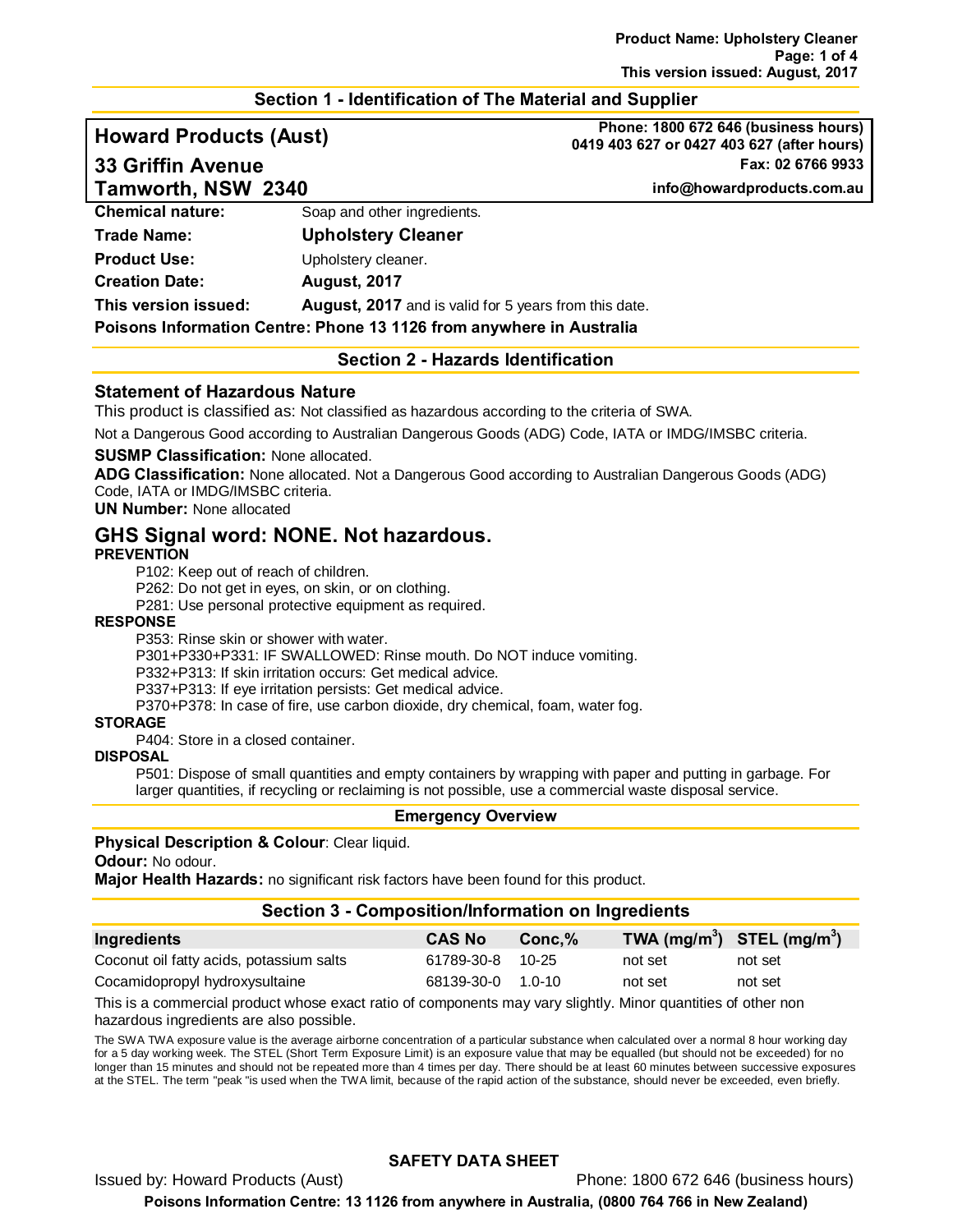#### **Section 4 - First Aid Measures**

## **General Information:**

You should call The Poisons Information Centre if you feel that you may have been poisoned, burned or irritated by this product. The number is 13 1126 from anywhere in Australia (0800 764 766 in New Zealand) and is available at all times. Have this SDS with you when you call.

**Inhalation:** First aid is not generally required. If in doubt, contact a Poisons Information Centre or a doctor. **Skin Contact:** Wash gently and thoroughly with water (use non-abrasive soap if necessary) for 5 minutes or until chemical is removed.

**Eye Contact:** No effects expected. If irritation does occur, flush contaminated eye(s) with lukewarm, gently flowing water for 5 minutes or until the product is removed. Obtain medical advice if irritation becomes painful or lasts more than a few minutes. Take special care if exposed person is wearing contact lenses.

**Ingestion:** If product is swallowed or gets in mouth, do NOT induce vomiting; wash mouth with water and give some water to drink. If symptoms develop, or if in doubt contact a Poisons Information Centre or a doctor.

## **Section 5 - Fire Fighting Measures**

**Fire and Explosion Hazards**: The major hazard in fires is usually inhalation of heated and toxic or oxygen deficient (or both), fire gases. There is no risk of an explosion from this product under normal circumstances if it is involved in a fire.

Fire decomposition products from this product may be toxic if inhaled. Take appropriate protective measures. **Extinguishing Media:** In case of fire, use carbon dioxide, dry chemical, foam, water fog.

**Fire Fighting:** If a significant quantity of this product is involved in a fire, call the fire brigade.

| No data  |
|----------|
| No data. |
| No data. |
| No data. |
| No data. |
|          |

## **Section 6 - Accidental Release Measures**

**Accidental release:** This product is sold in small packages, and the accidental release from one of these is not usually a cause for concern. For minor spills, clean up, rinsing to sewer and put empty container in garbage. Although no special protective clothing is normally necessary because of occasional minor contact with this product, it is good practice to wear impermeable gloves when handling chemical products. In the event of a major spill, prevent spillage from entering drains or water courses and call emergency services.

## **Section 7 - Handling and Storage**

**Handling:** Keep exposure to this product to a minimum, and minimise the quantities kept in work areas. Check Section 8 of this SDS for details of personal protective measures, and make sure that those measures are followed. The measures detailed below under "Storage" should be followed during handling in order to minimise risks to persons using the product in the workplace. Also, avoid contact or contamination of product with incompatible materials listed in Section 10.

**Storage:** Make sure that the product does not come into contact with substances listed under "Incompatibilities" in Section 10. Some liquid preparations settle or separate on standing and may require stirring before use. Check packaging - there may be further storage instructions on the label.

## **Section 8 - Exposure Controls and Personal Protection**

The following Australian Standards will provide general advice regarding safety clothing and equipment:

Respiratory equipment: **AS/NZS 1715**, Protective Gloves: **AS 2161**, Occupational Protective Clothing: AS/NZS 4501 set 2008, Industrial Eye Protection: **AS1336** and **AS/NZS 1337**, Occupational Protective Footwear: **AS/NZS2210**.

#### **SWA Exposure Limits TWA (mg/m3**

Exposure limits have not been established by SWA for this product.

No special equipment is usually needed when occasionally handling small quantities. The following instructions are for bulk handling or where regular exposure in an occupational setting occurs without proper containment systems. **Ventilation:** No special ventilation requirements are normally necessary for this product. However make sure that the work environment remains clean and that vapours and mists are minimised.

**Eye Protection:** Eye protection such as protective glasses or goggles is recommended when this product is being used.

#### **SAFETY DATA SHEET**

Issued by: Howard Products (Aust) **Phone: 1800 672 646 (business hours)** 

**Poisons Information Centre: 13 1126 from anywhere in Australia, (0800 764 766 in New Zealand)**

**) STEL (mg/m3 )**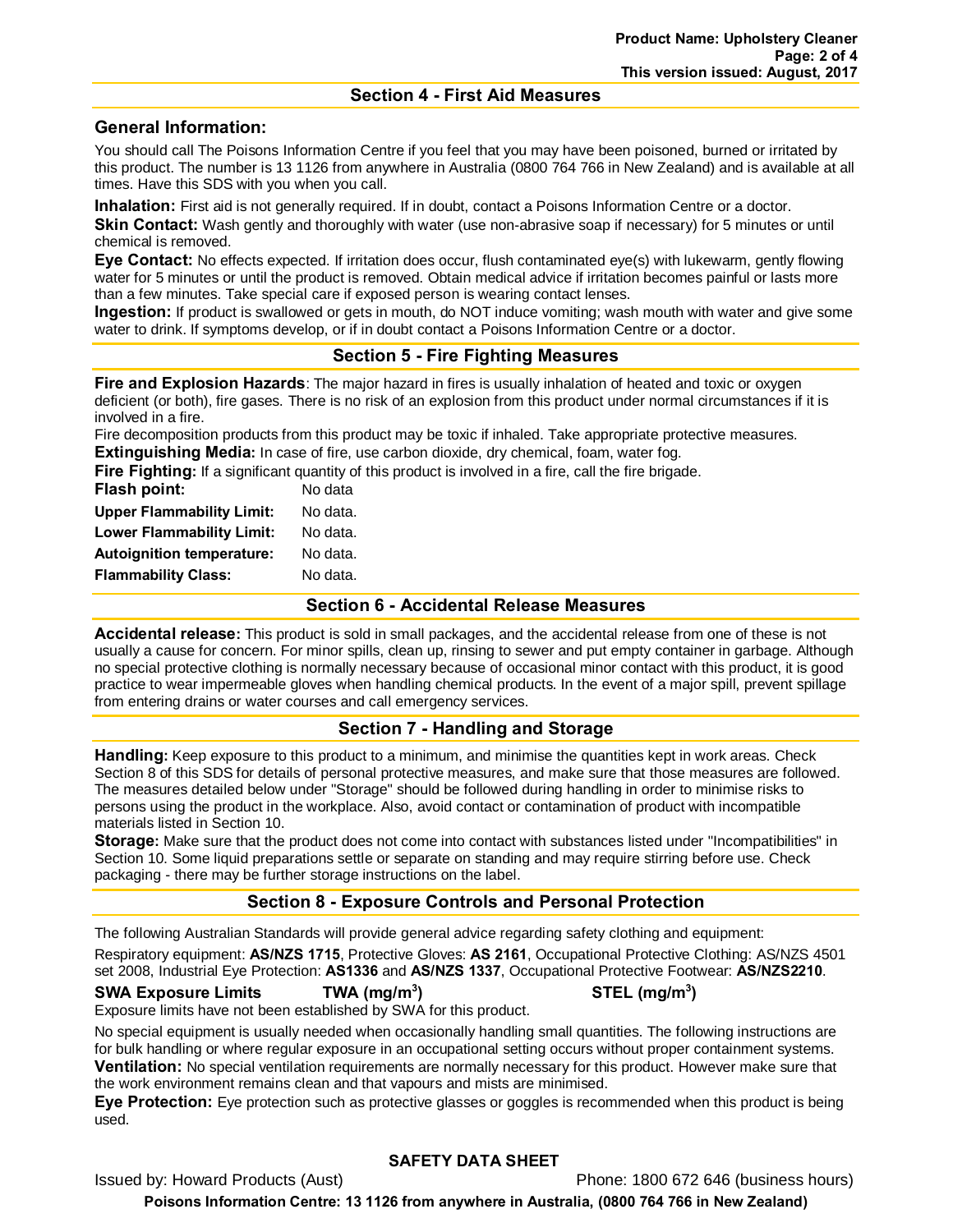**Skin Protection:** You should avoid contact even with mild skin irritants. Therefore you should wear suitable impervious elbow-length gloves and facial protection when handling this product for lengthy periods. See below for suitable material types.

**Protective Material Types:** We suggest that protective clothing be made from the following materials: rubber. **Respirator:** Usually, no respirator is necessary when using this product. However, if you have any doubts consult the Australian Standard mentioned above.

Safety deluge showers should, if practical, be provided near to where this product is being handled commercially.

## **Section 9 - Physical and Chemical Properties:**

| <b>Physical Description &amp; colour:</b> | Clear liquid.                                    |
|-------------------------------------------|--------------------------------------------------|
| Odour:                                    | No odour.                                        |
| <b>Boiling Point:</b>                     | >110°C at 100kPa                                 |
| <b>Freezing/Melting Point:</b>            | No specific data. Liquid at normal temperatures. |
| <b>Volatiles:</b>                         | No data.                                         |
| <b>Vapour Pressure:</b>                   | < 6.6 kPa (temperature not stated)               |
| <b>Vapour Density:</b>                    | ا>                                               |
| <b>Specific Gravity:</b>                  | 1.009                                            |
| <b>Water Solubility:</b>                  | Miscible.                                        |
| pH:                                       | No data.                                         |
| <b>Volatility:</b>                        | No data.                                         |
| <b>Odour Threshold:</b>                   | No data.                                         |
| <b>Evaporation Rate:</b>                  | No data.                                         |
| <b>Coeff Oil/water Distribution:</b>      | No data                                          |
| <b>Autoignition temp:</b>                 | No data.                                         |

#### **Section 10 - Stability and Reactivity**

**Reactivity:** This product is unlikely to react or decompose under normal storage conditions. However, if you have any doubts, contact the supplier for advice on shelf life properties.

**Conditions to Avoid:** None known.

**Incompatibilities:** No particular Incompatibilities.

**Fire Decomposition:** Combustion forms carbon dioxide, and if incomplete, carbon monoxide and possibly smoke. Water is also formed. May form nitrogen and its compounds, and under some circumstances, oxides of nitrogen. Occasionally hydrogen cyanide gas in reducing atmospheres. May form oxides of sulfur (sulfur dioxide is a respiratory hazard) and other sulfur compounds. Most will have a foul odour. Potassium compounds. Carbon monoxide poisoning produces headache, weakness, nausea, dizziness, confusion, dimness of vision, disturbance of judgment, and unconsciousness followed by coma and death.

**Polymerisation:** This product will not undergo polymerisation reactions.

## **Section 11 - Toxicological Information**

**Local Effects:** 

**Target Organs:** There is no data to hand indicating any particular target organs.

#### **Classification of Hazardous Ingredients**

Ingredient **Risk Phrases** 

No ingredient mentioned in the HSIS Database is present in this product at hazardous concentrations.

### **Potential Health Effects**

#### **Inhalation:**

**Short Term Exposure:** Available data indicates that this product is not harmful. However product may be mildly irritating, although unlikely to cause anything more than mild transient discomfort.

**Long Term Exposure:** No data for health effects associated with long term inhalation.

## **Skin Contact:**

**Short Term Exposure:** Available data indicates that this product is not harmful. It should present no hazards in normal use. However product may be irritating, but is unlikely to cause anything more than mild transient discomfort. **Long Term Exposure:** No data for health effects associated with long term skin exposure.

#### **SAFETY DATA SHEET**

Issued by: Howard Products (Aust) Phone: 1800 672 646 (business hours)

**Poisons Information Centre: 13 1126 from anywhere in Australia, (0800 764 766 in New Zealand)**